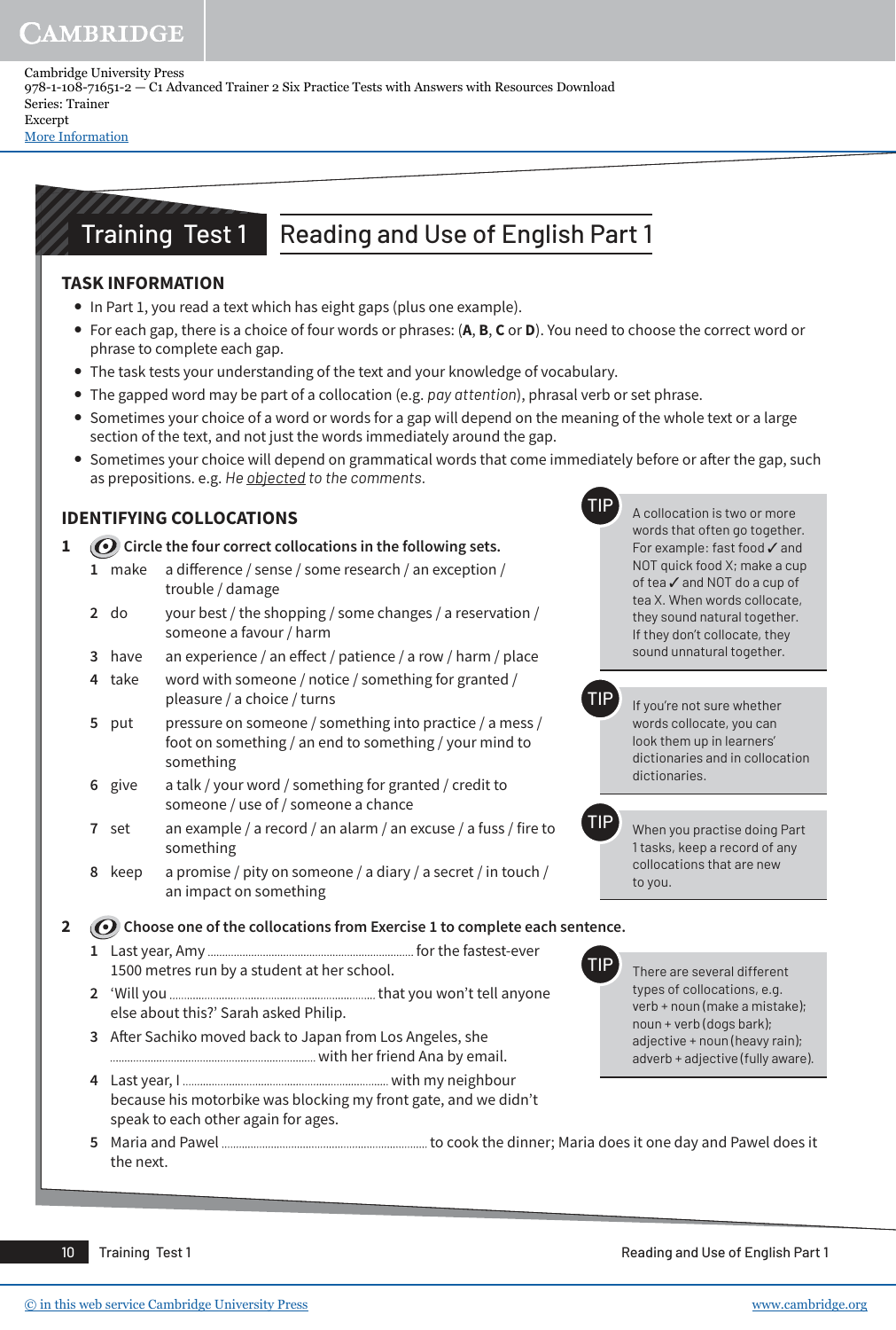| Cambridge University Press                                                                        |
|---------------------------------------------------------------------------------------------------|
| 978-1-108-71651-2 — C1 Advanced Trainer 2 Six Practice Tests with Answers with Resources Download |
| Series: Trainer                                                                                   |
| Excerpt                                                                                           |
| More Information                                                                                  |

|   | $\mathbf{7}$<br>8 | attention to her. |                                                                                                                             |                                     |                                                                                          |                                                                                       |
|---|-------------------|-------------------|-----------------------------------------------------------------------------------------------------------------------------|-------------------------------------|------------------------------------------------------------------------------------------|---------------------------------------------------------------------------------------|
| 3 |                   |                   | ( $\odot$ ) Choose the correct adverb (A, B, C or D) to complete each gap.                                                  |                                     |                                                                                          |                                                                                       |
|   |                   |                   |                                                                                                                             |                                     | 1 Camille was  disappointed when she only came third in the 800 metre race.              |                                                                                       |
|   |                   | A sharply         | <b>B</b> bitterly                                                                                                           | C fiercely                          | D crossly                                                                                |                                                                                       |
|   |                   |                   |                                                                                                                             |                                     | 2 Cliff was  moved by the sad story that his grandmother told him.                       |                                                                                       |
|   |                   | A soundly         | <b>B</b> heavily                                                                                                            | C widely                            | D deeply                                                                                 |                                                                                       |
|   |                   |                   |                                                                                                                             |                                     | 3 The decision to build a new bridge across the river was  controversial.                |                                                                                       |
|   |                   | A solidly         | <b>B</b> firmly                                                                                                             | C highly                            | D strongly                                                                               |                                                                                       |
|   |                   |                   |                                                                                                                             |                                     | 4 The local newspaper played a  important role in the campaign against poor air quality. |                                                                                       |
|   |                   | A vitally         | <b>B</b> chiefly <b>C</b> completely                                                                                        |                                     | D principally                                                                            |                                                                                       |
|   |                   |                   | 5 House prices in the capital city are  high.                                                                               |                                     |                                                                                          |                                                                                       |
|   |                   | A vastly          | <b>B</b> hugely                                                                                                             | <b>C</b> extremely <b>D</b> greatly |                                                                                          |                                                                                       |
|   |                   |                   |                                                                                                                             |                                     | 6 Public transport in the region is  subsidised by the government, so fares are low.     |                                                                                       |
|   |                   | A firmly          | <b>B</b> heavily                                                                                                            | C thickly                           | D solidly                                                                                |                                                                                       |
|   |                   |                   |                                                                                                                             |                                     | 7 Advice on how to invest your savings is much more  available than it used to be.       |                                                                                       |
|   |                   | A thoroughly      | <b>B</b> largely                                                                                                            | C widely                            | D highly                                                                                 |                                                                                       |
|   |                   |                   |                                                                                                                             |                                     | 8 Research suggests that regular exercise and a feeling of being happy are  linked.      |                                                                                       |
|   |                   | A nearly          | <b>B</b> finely                                                                                                             | C exactly                           | D closely                                                                                |                                                                                       |
|   |                   |                   |                                                                                                                             |                                     |                                                                                          |                                                                                       |
|   |                   |                   | UNDERSTANDING THE PRECISE MEANING OF WORDS                                                                                  |                                     |                                                                                          |                                                                                       |
|   |                   |                   | Choose the correct option (A, B, C or D) to complete each gap.                                                              |                                     |                                                                                          |                                                                                       |
|   |                   |                   | 1 Young people in my region used to feel cut off from other young people,<br>but this changed with the  of social media.    |                                     | <b>TIP</b>                                                                               | Part 1 questions often test<br>understanding of the exact                             |
|   |                   | A design          | <b>B</b> issue                                                                                                              | C arrival                           | D result                                                                                 | meanings of words rather than                                                         |
|   |                   | endangered.       | 2 Environmental research shows that much more should be done<br>to  certain species in the local area which are regarded as |                                     |                                                                                          | knowledge of collocations.<br>e.g. The shop manager is<br>concerned about the way her |

**A** overcome **B** protect **C** expose **D** control

- **3** It's ................. what the key is to achieving success in this type of business. No one seems to know.
	- **A** unbelievable **B** unfair **C** unclear **D** undeniable
- **4** I took part in a very interesting psychological experiment. I was one of about 100 ................. of various ages and backgrounds.
- **A** members **B** participants **C** players **D** entrants
- **5** My brother was on the ................. of joining the police force, but then he changed his mind.

**A** edge **B** border **C** line **D** point

*staff are noticed / impressed / treated by certain customers, many of whom can be very rude.* Staff can be *noticed*, *impressed* and *treated* by customers, so all three words are acceptable collocations. However, *many of whom can be very rude* indicates that the sentence is about the customers' behaviour*,* so *treated* is the correct option in this sentence.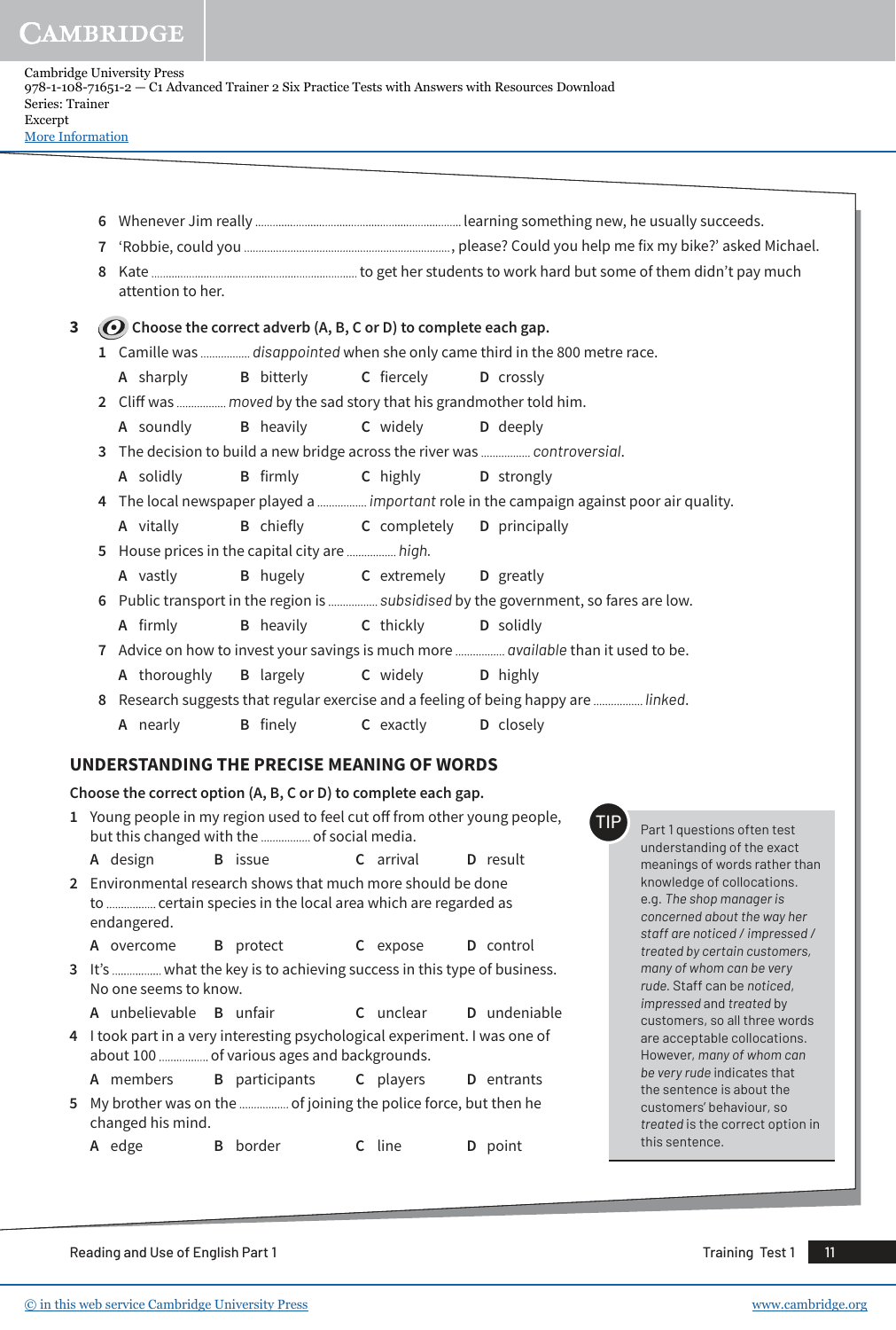Cambridge University Press 978-1-108-71651-2 — C1 Advanced Trainer 2 Six Practice Tests with Answers with Resources Download Series: Trainer Excerpt [More Information](www.cambridge.org/9781108716512)

# Exam Practice Test 1 Reading and Use of English Part 1

### **action pLan**

- **1** Look at the title and think about what the subject of the text will be.
- **2** Read the whole text quickly to get a general idea of the topic.
- **3** Look carefully at the words before and after each gap. Is there a word you can think of that would fit the gap?
- **4** Look carefully at the options for each question and eliminate those you know are incorrect.
- **5** The options have similar meanings, so you need to choose the word that combines with the words on either side of the gap.
- **6** Sometimes only one option is correct grammatically, so look closely at words such as prepositions before or after the gap.
- **7** If you get stuck on one question, move on to the next one. You may have a better idea if you go back to it after you have completed the whole text.
- **8** When you have chosen an answer for every gap, read through the text again and make sure that each word makes sense in the context of the text as a whole.

#### **Follow the exam instructions, using the advice to help you.**

For questions **1 – 8**, read the text below and decide which answer (**a**, **B**, **c**, or **d**) best fits each gap. There is an example at the beginning **(0)**.

Mark your answers **on the separate answer sheet**.

#### **example:**

| <b>0</b> A suppose |  |  | <b>B</b> picture | <b>C</b> conceive | <b>D</b> presume |
|--------------------|--|--|------------------|-------------------|------------------|
|                    |  |  |                  |                   |                  |

## **would you rather win a silver or bronze medal?**

Try to (0) ............... yourself as an athlete in an Olympic event. We can (1) ................ assume you'd want to win, and, if that wasn't possible, you'd prefer to (2) ............... up second rather than third. However, research (3) .............. that the reality may be different.

In one study, volunteers assessed athletes' faces as they waited for their medals. In particular, they looked out for athletes with a 'Duchenne smile', which is thought to show happiness and is (4) .............. by a raising of the mouth and a crinkling round the eyes. Gold medal winners were rated as happiest, but those in second place seemed less happy than bronze medallists. Researchers also found that the (5) ............... by which a medal was won or lost appeared important: silver medallists who (6) ............... lost out on gold were significantly less happy than those who only just beat the third-placed athlete.

Do silver medallists (7) ............... on how they might have won gold, whereas bronze medallists just feel lucky to win something? We can't be sure, but researchers think comparative performance may greatly affect the **(8)** of happiness.

12 Exam Practice Test 1 Reading and Use of English Part 1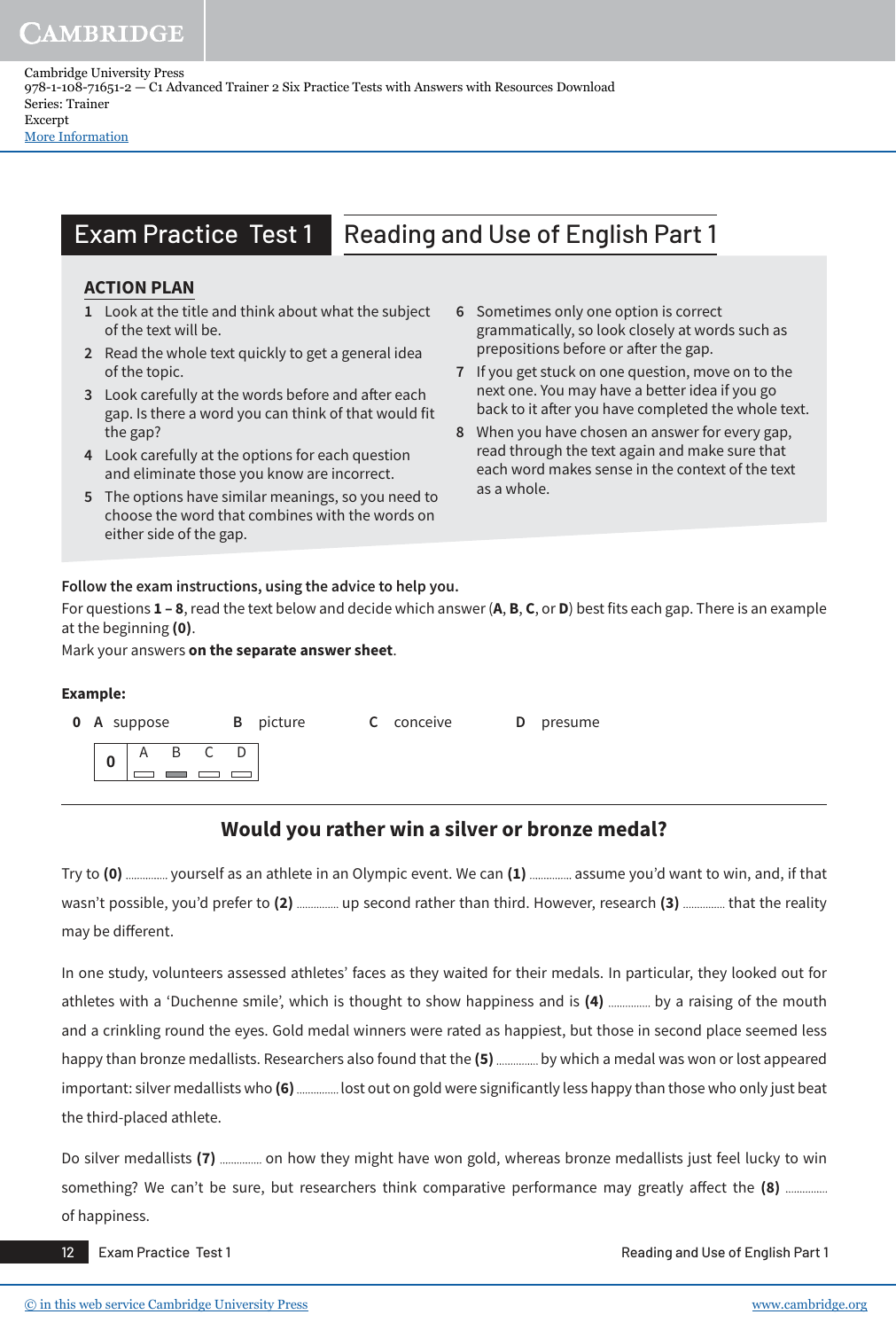Cambridge University Press 978-1-108-71651-2 — C1 Advanced Trainer 2 Six Practice Tests with Answers with Resources Download Series: Trainer Excerpt [More Information](www.cambridge.org/9781108716512)

 **A** soundly **B** steadily **C** safely **D** strongly **A** take **B** come **C** make **D** end **A** exposes **B** suggests **C** notifies **D** admits **A** characterised **B** featured **C** constituted **D** specified **A** distance **B** area **C** size **D** limit **A** tightly **B** finely **C** closely **D** narrowly **A** wonder **B** reflect **C** consider **D** evaluate **A** impact **B** conclusion **C** feeling **D** search

### Advice

**1** *Only one of these adverbs collocates with 'assume'. It might help to think of the adjectives that these adverbs are formed from –*  then see which one seems to fit best in this phrase: 'It is ................. to assume that ...'.

- **2** *One of these phrasal verbs means 'eventually finish'.*
- **3** *Only one of these verbs is a normal collocation with 'research'.*
- **4** *Think about the meaning here. The correct word with 'by' means 'has the following typical qualities'.*
- **5** *One of these words is often used in connection with races.*
- **6** *Only one of these adverbs collocates with 'lose'.*
- **7** *Only one of these verbs fits with the preposition 'on'.*
- **8** *Think about the meaning here. Which of these nouns would you normally think of in connection with the words that come after the gap?*

#### **foLLow-Up**

**is there anything that you would add to or change in the action plan?**

Reading and Use of English Part 1 According the USE 10 According to the Exam Practice Test 1 14 13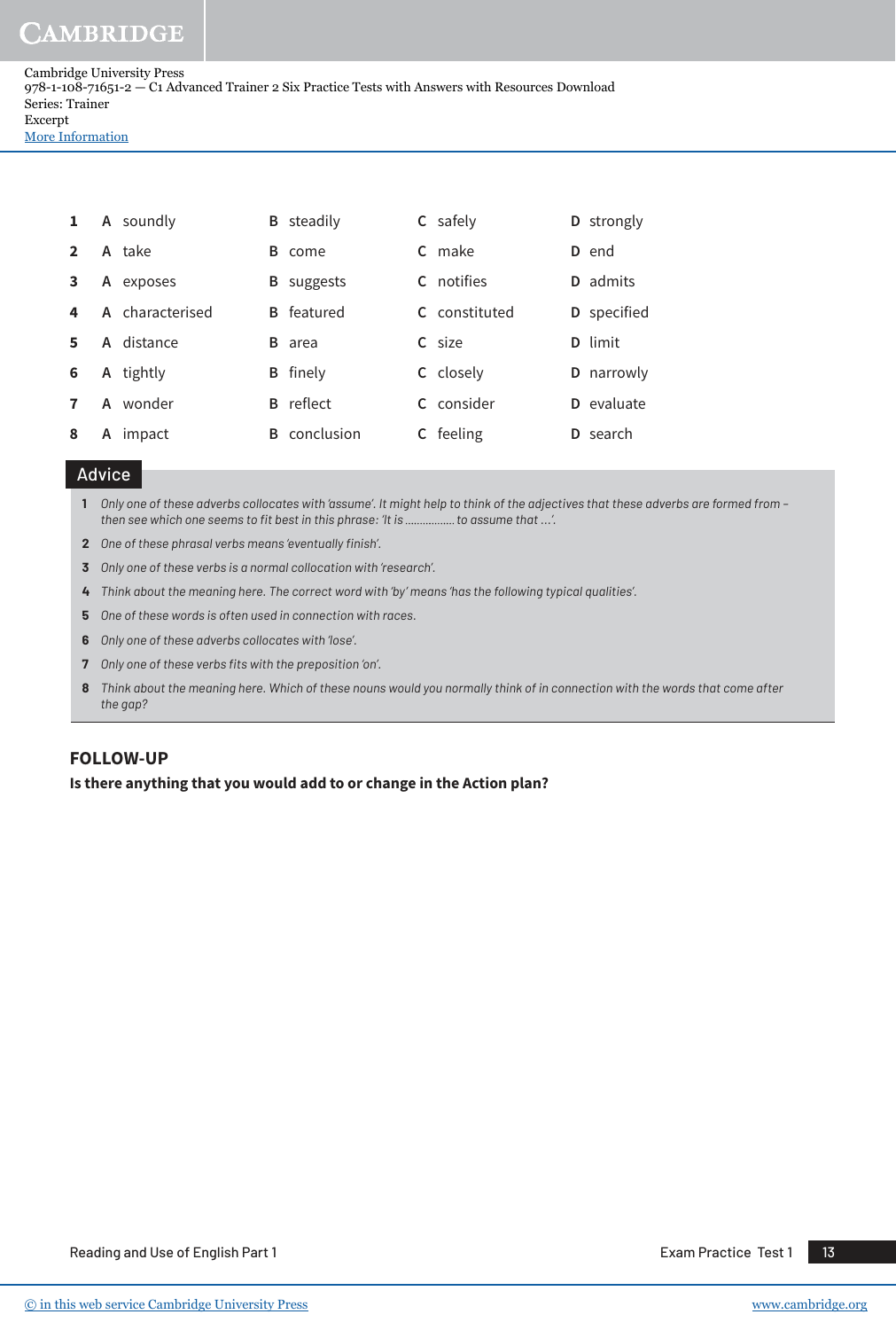Cambridge University Press 978-1-108-71651-2 — C1 Advanced Trainer 2 Six Practice Tests with Answers with Resources Download Series: Trainer Excerpt [More Information](www.cambridge.org/9781108716512)

Training Test 1 Reading and Use of English Part 2

### **task information**

- In Part 2, you read a text which has eight gaps (plus one example).
- You have to complete each gap correctly, using one word only.
- The main focus of the task is on grammar and common words and expressions used to structure a text.
- y Sometimes more than one answer to a question is possible (for example, both *if* and *whether* may fit). In this case, either response will be marked as correct.
- You must spell each word correctly, but both UK and US spellings are allowed.
- The answer will always be a single word. Remember not to use contractions, as these count as two words. e.g. *doesn't* = two words.

### **UsefUL LangUage: reLatiVe pronoUns**

**Complete each gap in the sentences with an appropriate relative pronoun.**   $\mathbf{\odot}$ 

- **1** Pete forgot he had left his keys and he took ages to find them.
- **2** We can't understand the authorities are so unwilling to change their position.
- **3** The most memorable part of Jackie's holiday was she and her family went on a whale-watching boat trip.
- **4** Ahmed had problems with the internet connection, at point he decided to stop working for the day.
- **5** The staff in the finance department are eager to find out is to be appointed as their new manager.
- **6** No one expected Terry to win a race this year, but that is exactly happened last weekend.
- **7** As a child, Alison collected sea shells, many of she still has at home.
- **8** I'm not sure car that is, but it's been parked in the same place for over a week.

### **UsefUL LangUage: adjectiVe + preposition**

 $\boldsymbol{O}$ **Complete the gaps in the sentences with the correct preposition.** 

- **1** Helen has always been very good solving problems.
- **2** Historically, the region has always been associated rice-growing.
- **3** Portugal is renowned the quality and beauty of its tiles.
- **4** Eliana's experiences are very typical young people doing internships these days.
- **5** Local businesses were strongly opposed ...................................the introduction of a new property tax.
- **6** My father will soon be eligible a pension.
- **7** The band have received some negative reviews, so they're rather wary journalists now.
- **8** We're very grateful all the support we've been given.
- **9** Faiza was exposed lots of diff erent types of music as she was growing up.
- **10** Gavin has doubts about the project and wasn't convinced .................................. the latest reports.

14 Training Test 1 Reading and Use of English Part 2

The missing grammatical words could include: prepositions (e.g. *in*, *with*), articles (*a* ,*an*, *the*), pronouns (e.g. *she*, *them*), determiners (e.g. *this*, *those*), relative pronouns (e.g. *which*, *who*), parts of verbs (e.g. *be*, *been*), modal verbs (e.g. *could*, *will*), particles of phrasal verbs (e.g. *set up/down*), conjunctions (e.g. *and, although*) and parts of phrases (e.g. *in order to*)*.*

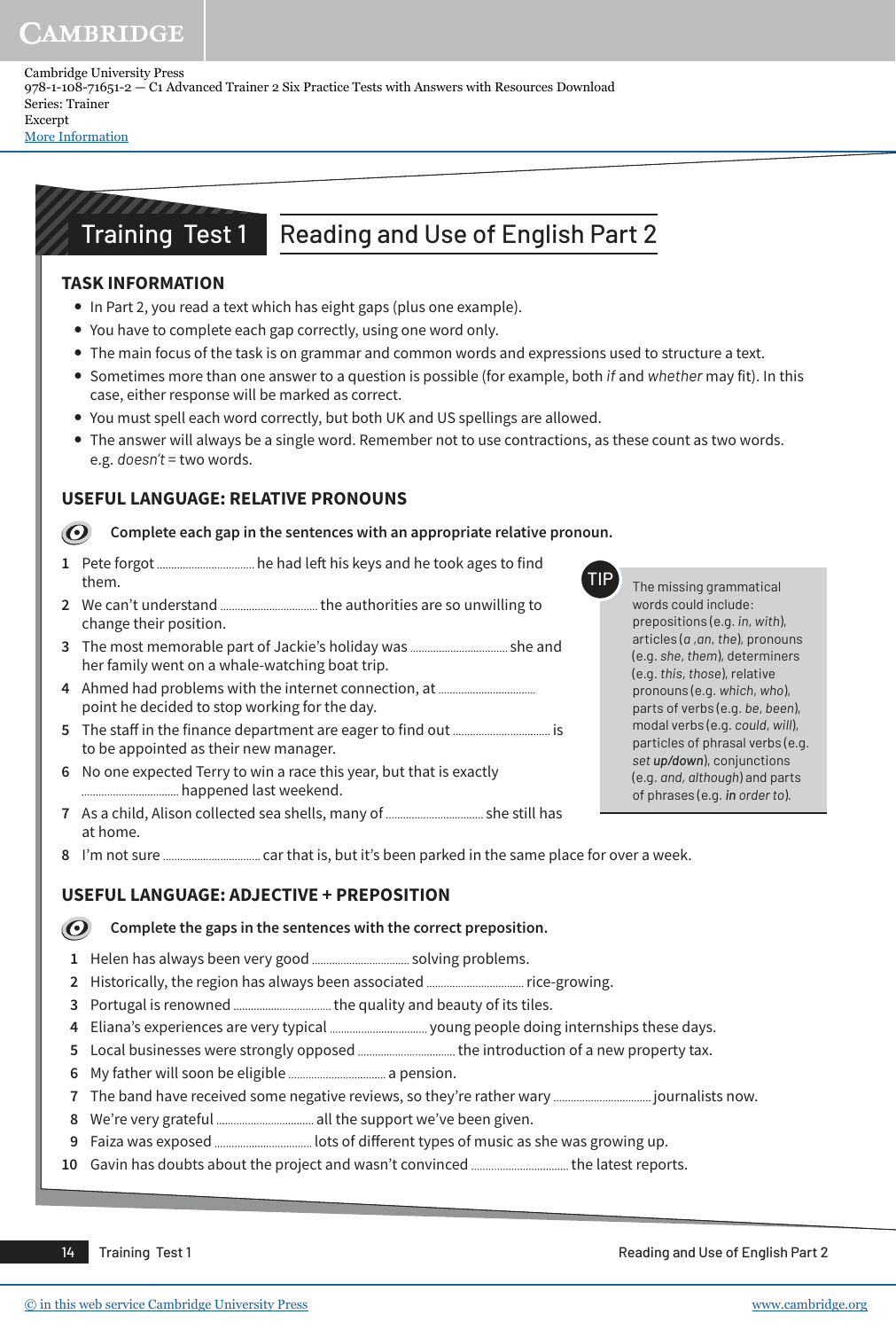Cambridge University Press 978-1-108-71651-2 — C1 Advanced Trainer 2 Six Practice Tests with Answers with Resources Download Series: Trainer Excerpt [More Information](www.cambridge.org/9781108716512)

### **UsefUL LangUage: VerB + noUn + preposition**

 $\odot$ 

#### **Circle the correct preposition in the following sentences.**

- **1** It was very hard to make sense *in / at / of* what the caller to the radio programme was saying.
- **2** Fortunately, Suresh made a speedy recovery *from / of / with* his illness.
- **3** The coaches took great pride *at / in / for* the progress that the team made last year.
- **4** I have to keep an eye *to / for / on* my sister's flat while she's away.
- **5** We feel that the company has lost sight *about / from / of* its original objectives.
- **6** The security staff had to take the blame *for / about / on* the robbery at the shopping mall yesterday.
- **7** Latecomers aren't usually allowed in, but the staff made an exception *from / for / about* several people today because of the traffic problems.
- **8** Olaf has been put in charge *of / for / to* the new advertising campaign.

### **UsefUL LangUage: connecting words**

**1** *O* Put the connecting words from the box into suitable groups in **the table below.** 

| when    | whether  or not    | whereas      | either  or   | $\blacksquare$ in case |
|---------|--------------------|--------------|--------------|------------------------|
| because | unless even though |              | so as not to | whether                |
| before  | so as to           | neither  nor | in spite of  | as  as                 |

| Concession        | <b>Time</b>      | Condition                |
|-------------------|------------------|--------------------------|
| although / though | after            | if                       |
| despite           | until            | even if                  |
|                   |                  |                          |
|                   |                  |                          |
|                   |                  |                          |
| Comparison        | Reason           | Correlation              |
| than              | so that          | both $\dots$ and $\dots$ |
| rather than       | in order to/that | not only  but (also)     |
|                   |                  |                          |
|                   |                  |                          |
|                   |                  |                          |

### **2** *O* Use words from the table in Exercise 1 to complete the gaps in the sentences.

- **1** It would be nice to go out for a walk but let's wait it stops raining.
- **2** was the software quite original, but it was also very useful.
- **3** *manumanamananas* resubmit his application for a scholarship, Duncan decided to write a completely new application.
- **4** The football match will start at 8 p.m. the weather is so bad that it has to be delayed.
- **5** having a Scottish name, Sonny's mother lived her whole life in India.
- **6** Matteo found it hard to tell or not the lawyer was genuinely interested in helping him.
- **7** the lake looks beautiful from a distance, once you get close up, you can see it's polluted.

Reading and Use of English Part 2 Training Test 1 **15** Training Test 1 **15** Training Test 1 **15** 

In Part 2, gaps often require words that connect different parts of a sentence. e.g. *There were three people helping but it still took several hours to clean* 

After you put a connecting word into a sentence, read the whole sentence again carefully to check that it makes sense.

*the house.*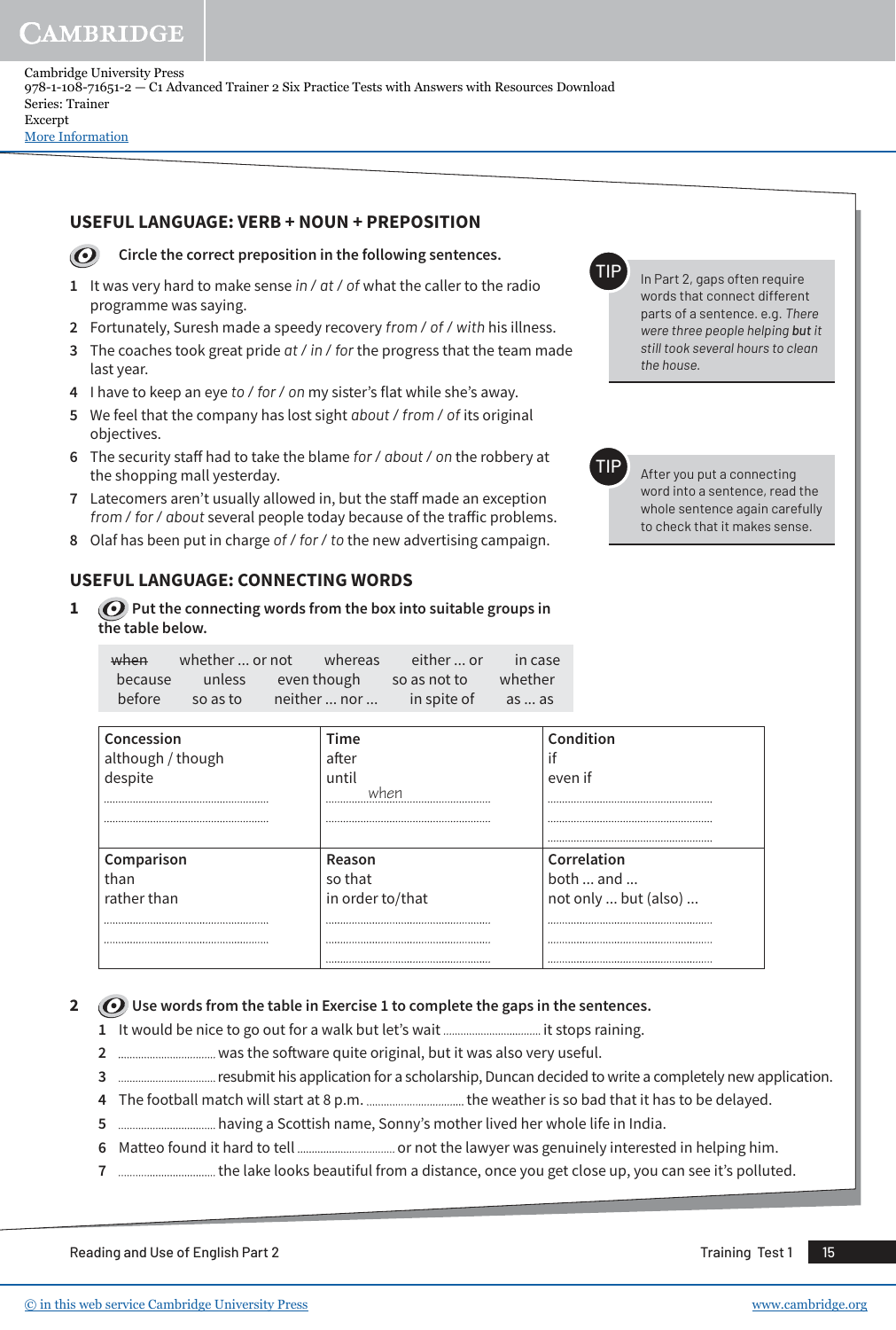Cambridge University Press 978-1-108-71651-2 — C1 Advanced Trainer 2 Six Practice Tests with Answers with Resources Download Series: Trainer Excerpt [More Information](www.cambridge.org/9781108716512)

# Exam Practice Test 1 Reading and Use of English Part 2

### **action pLan**

- **1** Look at the title and read the whole text quickly to get a general idea of the topic.
- **2** Look carefully at the words before and after each gap and decide what type of word each gap needs.
- **3** Write one word only in each gap. Don't write contractions, as these count as two words.
- **4** Read the sentences before and after the gapped phrase to check your answer makes sense.
- **5** Sometimes more than one answer is possible (e.g. *although*, *though*).
- **6** Make sure you spell the words correctly.
- **7** If you get stuck on one question, move on to the next one. You may have a better idea if you go back to it when you have completed the whole text.
- **8** When you have chosen an answer for every gap, read the text again and check that each word makes sense in the context of the whole text.

#### **Follow the exam instructions, using the advice to help you.**

For questions **9 – 16**, read the text below and think of the word which best fits each gap. Use only one word in each gap. There is an example at the beginning **(0)**.

Write your answers **IN CAPITAL LeTTeRS on the separate answer sheet**.

| <b>Example:</b> | $\sim$ | ↵ | _ |  |  |  |  |  |  |  |  |  |
|-----------------|--------|---|---|--|--|--|--|--|--|--|--|--|
|                 |        |   |   |  |  |  |  |  |  |  |  |  |

### **Blue diamonds**

Blue diamonds are the world's most expensive diamonds, with some valued **(0)** .............. over 350 million US dollars. However, no one knew (9) .............. recently precisely where these rare stones came from.

Most diamonds are formed from pure carbon under extreme heat 150 to 200 kilometres underground, and (10) ............... is thought that volcanic eruptions bring them to the earth's surface. Research by scientists has revealed, however, that blue diamonds were probably formed somewhere (11) ................ 600 and 800 kilometres down, in a part of the earth's interior known (12) .............. the lower mantle.

These researchers analysed 46 blue diamonds, all of (13) ............... contained minerals only found in the lower mantle. (14) ............... only were these stones formed four times nearer the earth's core (15) ............... normal diamonds, but they also contain an element called boron that is mostly found on the earth's surface. What seems to have happened, (16) .............. to the researchers, is that billions of years ago, rocks containing boron were carried down into the lower mantle by movements of the earth's tectonic plates, and were eventually returned to the surface by volcanic action.

#### **foLLow-Up**

**Did you follow all the steps in the Action plan?**

### Advice

- **9** *Read the whole sentence and think about what word can collocate with 'recently'.*
- **10** *This is part of a passive structure. There's no mention of who thinks this about diamonds.*
- **11** *The word you need combines with 'and' two words later.*
- **12** *Here you need a preposition to go with 'known'.*
- **13** *The word here refers back to '46 blue diamonds'.*
- **14** *Read the whole of the sentence. The word needed here is part of a structure which holds together the two parts of the sentence.*
- **15** *Look at the first half of this sentence, from (14) to 'diamonds'.*
- **16** *The word you need here is part of a fi xed phrase. You may not think of it as grammar.*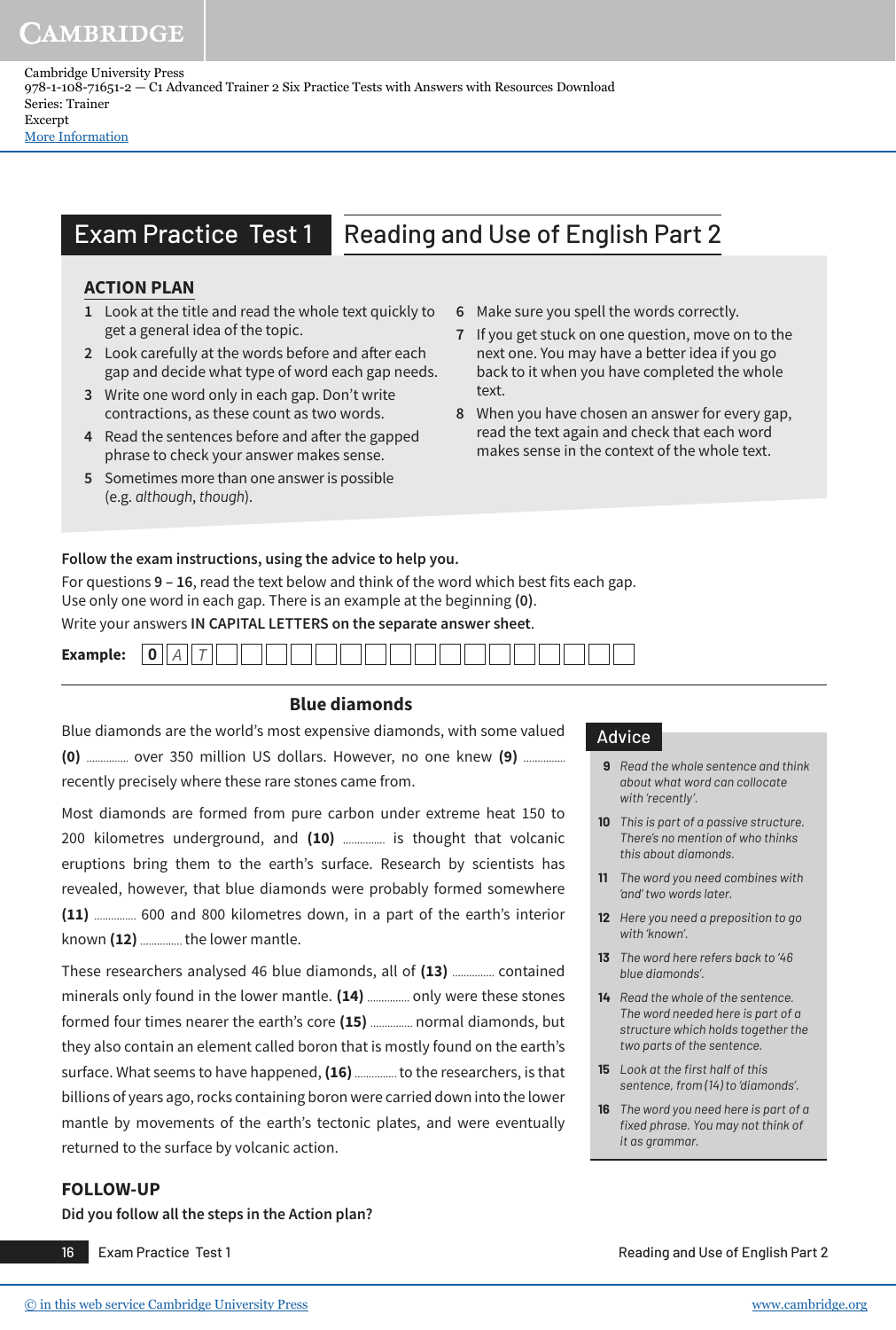Cambridge University Press 978-1-108-71651-2 — C1 Advanced Trainer 2 Six Practice Tests with Answers with Resources Download Series: Trainer Excerpt [More Information](www.cambridge.org/9781108716512)

# Training Test 1 Reading and Use of English Part 3

### **task information**

- In Part 3, you read a text which has eight gaps (plus one example).
- You have to complete each gap correctly, using one word only. This word must be formed from a root word, which you will see in capital letters at the end of the line with the gap (e.g. **enjoY** → *enjoyment*).
- y Part 3 tests your ability to form words using prefixes (e.g. **Like** → *dislike*), suffixes (e.g. **FRIEND** → *friendship*), and combinations of words to make compound words (e.g. **FEED** → *feedback*).
- When you read the text, you need to decide what type of word is needed in each gap. It could be a verb, noun, adjective or adverb (e.g. *enjoy*, *enjoyment*, *enjoyable*, *enjoyably*).
- You might also need to decide if the word is positive or negative (e.g. *active* or *inactive*; *agreement* or *disagreement*).
- If the missing word is a noun, you need to decide if it should be singular or plural (e.g. *scientist* or *scientists*).
- y You should also decide on the form of a verb (e.g. *replacing* or *replaced*).
- The spelling must be correct. Both UK and US spellings are allowed.

### **UsefUL LangUage: identifYing tYpes of words**

**1 Read the following text and decide what type of word is needed in each gap – a verb, noun, adjective or adverb. How do you know?** 

| when he was only 28 years old because of a serious knee injury. He says         |  |
|---------------------------------------------------------------------------------|--|
|                                                                                 |  |
| nearly 30 years ago and the lives of players today. For one thing, the players' |  |
|                                                                                 |  |
| when he was playing. That, together with a good diet and expert medical         |  |
|                                                                                 |  |
|                                                                                 |  |
| players in this respect, as he is of the money they earn. However, he is        |  |
| glad he never had to deal with social media, which he thinks is one of the      |  |
|                                                                                 |  |

Try to learn 'word families' e.g. *fortune*, *misfortune*, *fortunately*, *unfortunately*.

Look at the words before and after the gap to help you decide what type of word you need. For example, a gap between a verb and a noun needs an adjective – *it was an enjoyable day.* A word at the very beginning of a sentence followed by a comma is usually an adverb – *Suddenly, there was a loud noise.*

**2** Use the words from the box below and form new words to fill the gaps in Exercise 1. Remember that you can add prefixes, suffixes or compound words.

able fit envy fortunate profession draw different

Reading and Use of English Part 3 Training Test 1 2 Training Test 1 2 Training Test 1 2 Training Test 1 2 Training Test 1 2 Training Test 1 2 Training Test 1 2 Training Test 1 2 Training Test 1 2 Training Test 1 2 Training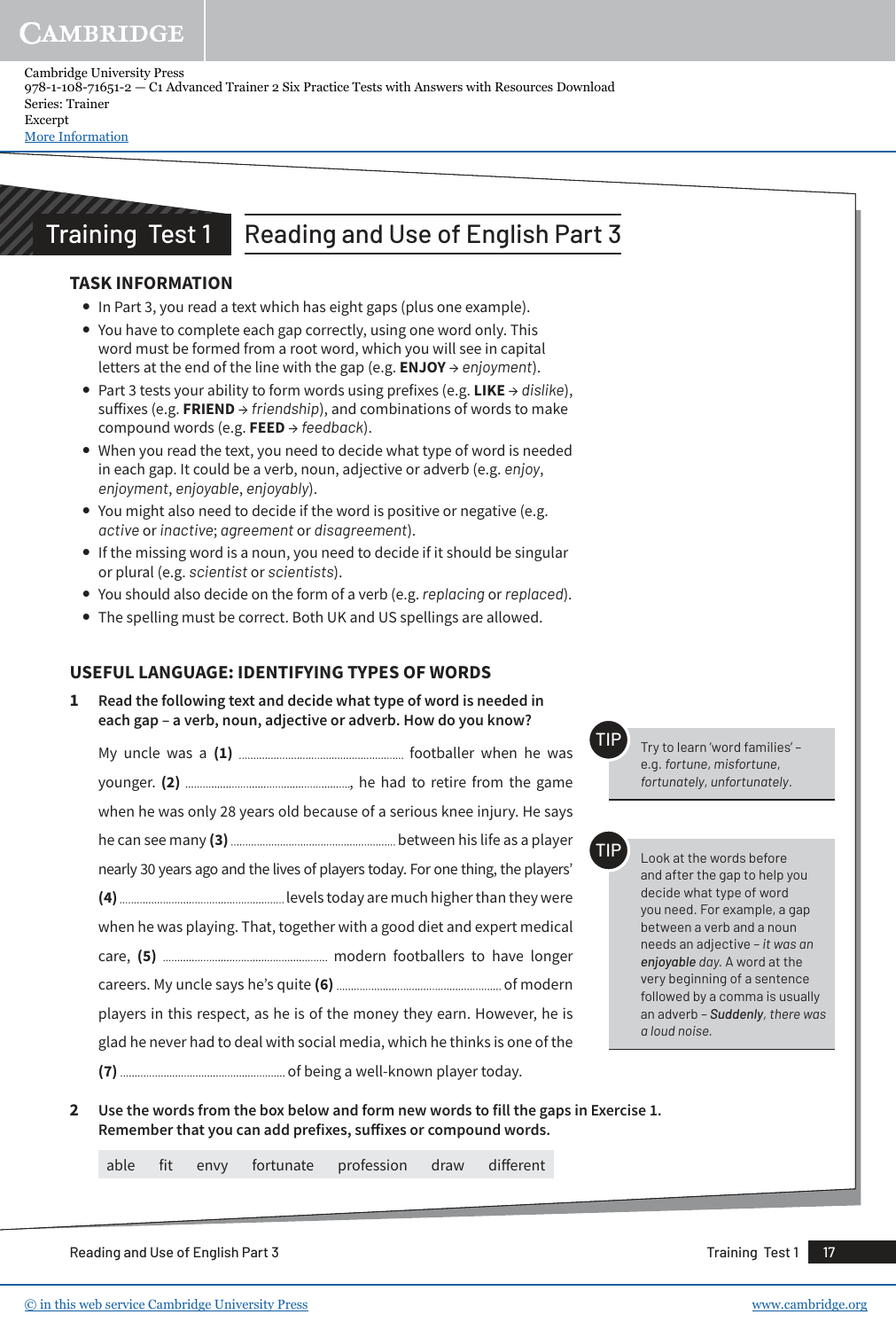Cambridge University Press 978-1-108-71651-2 — C1 Advanced Trainer 2 Six Practice Tests with Answers with Resources Download Series: Trainer Excerpt [More Information](www.cambridge.org/9781108716512)

### **UsefUL LangUage: Using prefixes and sUffixes**

**Complete this table. The first row has been completed as an example. Sometimes more than one word is possible, and sometimes a particular form of the word does not exist.** 

TIP When you come across a new word, it's a good idea to keep a note of other possible forms of the word. Use a dictionary to help you with this.

| <b>Verb</b> | <b>Noun</b>                       | <b>Adjective</b>       | <b>Adverb</b> |
|-------------|-----------------------------------|------------------------|---------------|
| create      | creation<br>creator<br>creativity | creative<br>uncreative | creatively    |
| intend      |                                   |                        |               |
|             | origin                            |                        |               |
|             |                                   | popular                |               |
| increase    |                                   |                        |               |
| please      |                                   |                        |               |
|             |                                   | kind                   |               |

### **UsefUL LangUage: Understanding sUffixes**

**1 Here are a few suffixes in english. Complete the table where there are dotted lines ( ).**

| <b>Suffix</b> | <b>Function</b>                             | <b>Meaning</b>                                      | <b>Examples</b>              |
|---------------|---------------------------------------------|-----------------------------------------------------|------------------------------|
| -er, -or      | to make a noun from                         | • person who does something                         | thinker, boxer, operator     |
|               | a verb                                      | object that does something<br>$\bullet$             | ruler, projector,            |
| -ist          | to make a noun, often                       | • people in certain professions                     |                              |
|               | from another noun                           | • people with certain beliefs                       | anarchist, theorist          |
|               |                                             | some musicians                                      |                              |
| -tion,        | to make a noun from                         | for many different things                           |                              |
| -sion         | a verb                                      |                                                     |                              |
|               | to make a noun from<br>an adjective         | often for feelings, qualities and<br>states of mind | sadness, kindness, readiness |
| $-ise / -ize$ | to make a verb from<br>an adjective         | cause to have a quality                             | modernise                    |
| -ment         | to make a noun from<br>a verb               | process or result of doing<br>something             | enjoyment                    |
|               | to make a noun from<br>an adjective         | quality or state of something                       | modernity, sensitivity       |
| -ship         | to make a noun, often<br>from another noun  | status                                              | friendship                   |
| -ify          | to make a verb from an<br>adjective or noun | cause to have a quality                             | notify                       |
| -ive          | to make an adjective<br>from a verb or noun | for many different things                           | active                       |

18 Training Test 1 Reading and Use of English Part 3